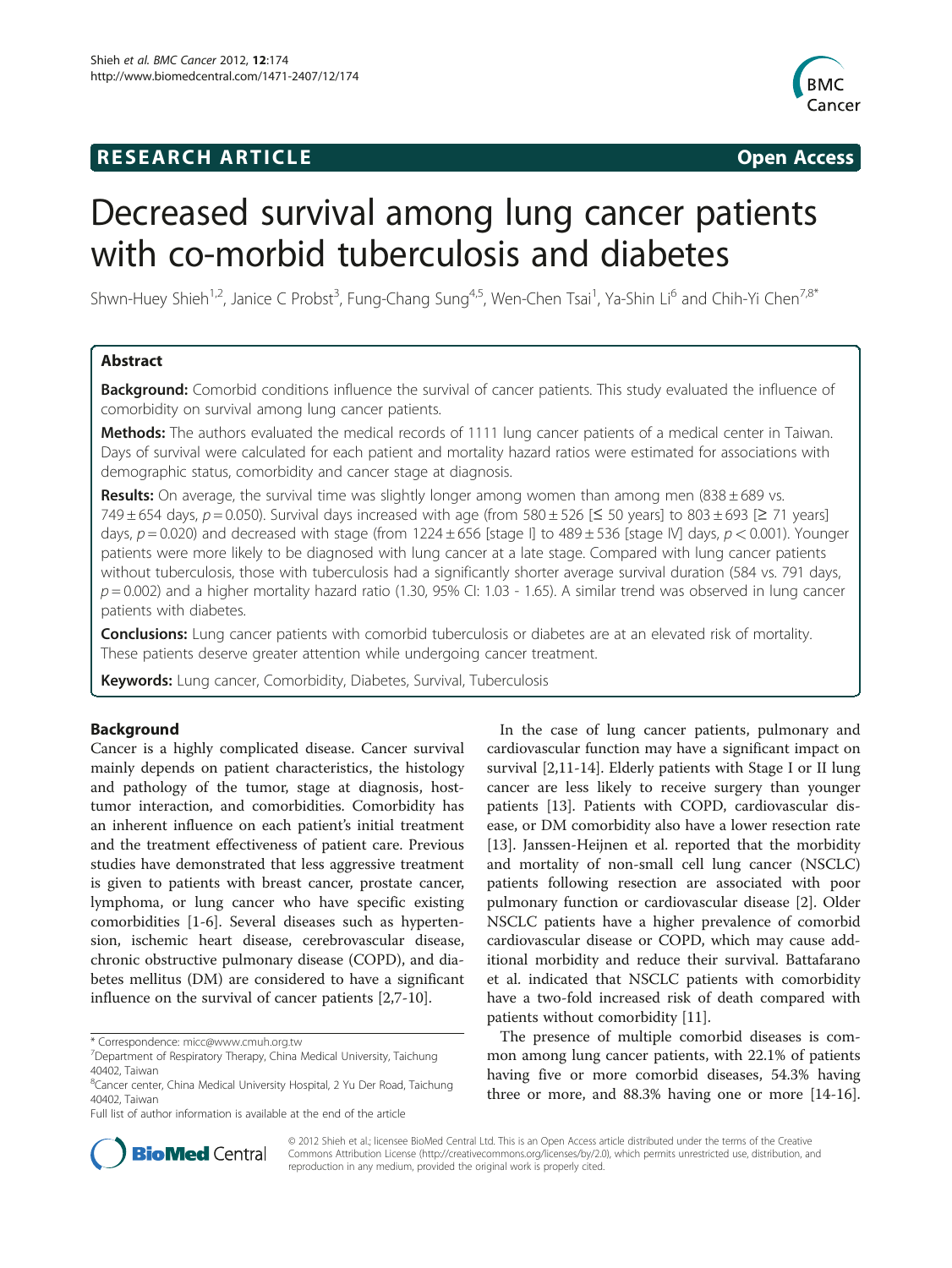Tammemagi et al. have reported that tuberculosis (TB), COPD, and DM are the most common comorbidities associated with a reduced survival among patients with lung cancer [[14](#page-7-0)]. They also identified that comorbidity is important for predicting the survival of both localized and advanced lung cancer [\[16](#page-7-0)].

The symptoms of lung cancer can be masked by the symptoms of comorbid diseases such as chronic bronchitis, COPD, TB, DM, hypertension (HT), or even heart disease [\[15,17,18](#page-7-0)]. Patients with comorbid diseases may ignore symptoms or delay reporting them to a physician, because the symptoms of lung cancer are often confused with those of comorbid diseases. Comorbid diseases may exert direct effects on the host immune system and reduce the duration of survival, and are thus among the most important factors for determining lung cancer survival [\[19,20](#page-7-0)].

The objective of this study was to investigate the influence of comorbidity on the survival of patients with lung cancer. Furthermore, we presented data showing the associations between selected comorbid diseases (TB, DM, HT, COPD, and other cancer [OC]) and survival.

### Materials and methods

#### Sample

Data on the care of 1410 patients newly diagnosed with histologically confirmed lung cancer between October 1997 and December 2004 at a medical center in central Taiwan were extracted from the medical records of 2516 lung cancer patients by three trained medical nurses. Group I included all lung cancer patients with resectable tumors  $(n = 626)$  who had received surgery at the Department of Thoracic Surgery. Group II comprised 784 patients with late-stage lung cancer who were randomly selected from 1890 patients cared for at the Departments of Chest Medicine and Radiotherapy. There were no significant differences between the 784 randomly selected patients and those not selected in terms of age  $(p = 0.309)$  or sex  $(p = 0.804)$ .

Among the 1410 patients in groups I and II, 299 were excluded from the analysis because they had incomplete baseline information (for example, missing personal ID or unknown cancer stage), metastatic cancer from other organs or postoperative deaths. The remaining 1111 patients were included in the data analysis. This study was approved by the Institutional Review Boards of the medical center.

# Variable definitions

#### Survival

The number of days lived after the initial diagnosis was recorded. Patients' vital status information was obtained from the official death registry. Patients were followed for more than 7 years or until deceased.

#### **Comorbidity**

Comorbidity was the disease present at the time of lung cancer diagnosis. We adopted the method developed by Charlson et al. to select comorbidities with potential association with lung cancer survival. These were OC, TB, DM, HT, and COPD [[21](#page-7-0)].

# Stage of the disease

The stage at diagnosis of each lung cancer case was defined in accordance with the classification outlined in the American Joint Committee on Cancer's Cancer Staging Manual [[22\]](#page-7-0). In Stage I, the cancer is in the lung only, with normal tissue around the tumor. In Stage II, the cancer has spread to nearby lymph nodes or the chest wall, diaphragm, mediastinal pleura, or parietal pericardium. In Stage III, the cancer has either spread to the lymph nodes in the mediastinum (N2; Stage IIIa) or to the lymph nodes on the opposite side of the chest or in the lower neck (N3; Stage IIIb). Stage III is locally advanced lung cancer. For the purpose of this study, patients with Stage IIIa or IIIb lung cancer are combined into a single group. In Stage IV, the cancer has spread to other parts of the body or to another lobe of the lungs. A physician checked the pathology or cytology reports and the clinical image studies to confirm the tumor stage diagnosis.

#### Control variables

Patients' demographic characteristics (age, sex, religion, education, marital status, and occupation) with implications for survival were controlled for in the multivariate analyses.

#### Data analysis

Data analyses first used descriptive statistical analyses to identify the mean, median and interquartile ranges of survival duration by sociodemographic status, comorbidity and cancer stage at diagnosis. Survival duration was compared between men and women, among age groups (≤ 50, 51–60, 61–70 and ≥ 71 years), other demographic variables, among patients with and without the selected comorbidity (OC, TB, COPD, DM and HT), and among lung cancer stages. Mean days of survival were also estimated to evaluate the interactions between comorbidities and cancer stages. Multivariate Cox proportional hazards regression was used to compute the adjusted lung cancer mortality hazard ratios (HR) and 95% confidence intervals (CI). Lung cancer mortality HRs were calculated separately for men and women, different age groups, patients with or without a specific comorbidity and different cancer stages. We also used a Kaplan– Meier model to compare patient survival rates between those with and without a comorbidity that was significantly associated with the duration of survival. Analyses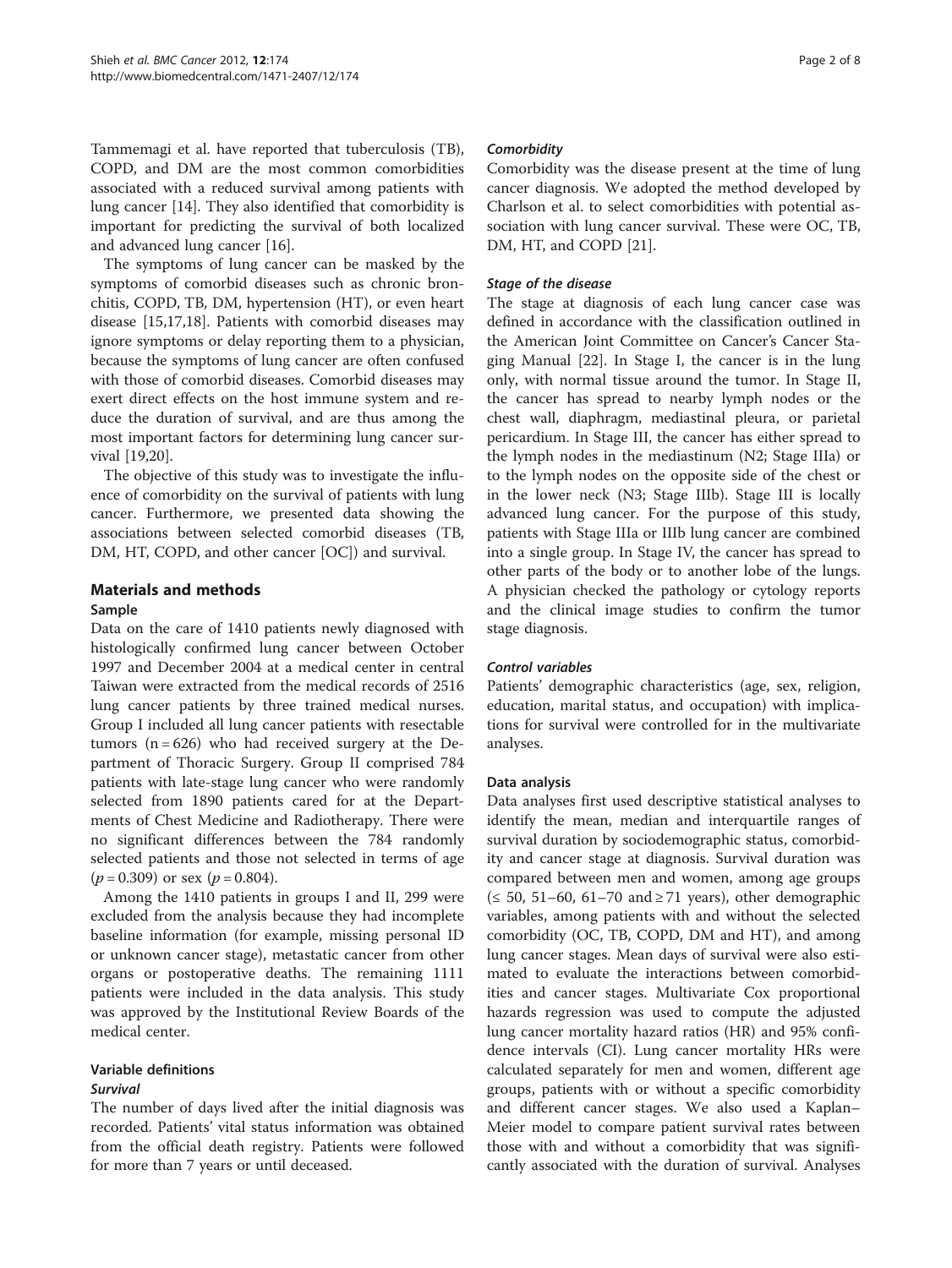| Median<br>%<br>25th - 75th<br>$Mean \pm SD$<br>n<br>205 - 1190<br>Overall<br>1111<br>(100)<br>624<br>$772 \pm 665$<br>Age<br>$\leq 50$<br>94<br>(8.5)<br>188 - 864<br>0.020<br>419<br>$580 \pm 526$<br>$51 - 60$<br>(14.0)<br>597<br>155<br>234 - 1039<br>$738 \pm 641$<br>$61 - 70$<br>290<br>699<br>244 - 1228<br>(26.1)<br>$792 \pm 651$<br>$\geq$ 71<br>572<br>654<br>$803 \pm 693$<br>(51.5)<br>187 - 1268<br>Gender<br>Male<br>822<br>596<br>0.050<br>(74.0)<br>188 - 1152<br>$749 \pm 654$<br>Female<br>289<br>(26.0)<br>711<br>259 - 1279<br>$838 \pm 689$<br><b>Marital Status</b><br>Married<br>964<br>(88.1)<br>626<br>0.112<br>$216 - 1200$<br>$780 \pm 666$<br>Single (included divorce)<br>529<br>130<br>(11.9)<br>123 - 971<br>$682 \pm 636$<br><b>Education</b><br>$<$ Junior high<br>654<br>(63.3)<br>556<br>185 - 1187<br>$756 \pm 681$<br>0.397<br>Junior high<br>137<br>(13.3)<br>647<br>$211 - 1163$<br>$751 \pm 611$<br>Senior high<br>171<br>(16.6)<br>697<br>271 - 1287<br>$842 \pm 681$<br>$\geq$ College<br>71<br>(6.9)<br>528<br>$201 - 1115$<br>$707 \pm 623$<br>Religion<br>No<br>294<br>$763 \pm 662$<br>0.847<br>(28.0)<br>651<br>182 - 1163<br>Yes<br>755<br>615<br>(72.0)<br>211 - 1193<br>$772 \pm 666$<br>Occupation<br>Work<br>323<br>554<br>0.378<br>(30.0)<br>188 - 1122<br>$744 \pm 662$<br>Retired<br>296<br>(27.5)<br>555<br>177 - 1170<br>$743 \pm 672$<br>Not work<br>(42.5)<br>457<br>715<br>233 - 1202<br>$801 \pm 654$<br>Comorbidity<br>Other cancer<br>No<br>1031<br>606<br>0.116<br>(94.2)<br>201 - 1180<br>$764 \pm 666$<br>Yes<br>64<br>813<br>(5.8)<br>350 - 1376<br>$898 \pm 643$<br>Tuberculosis<br>No<br>989<br>(90.3)<br>653<br>0.002<br>220 - 1206<br>$791 \pm 667$<br>106<br>(9.7)<br>107 - 856<br>Yes<br>364<br>$584 \pm 612$<br>COPD<br>No<br>1040<br>(95.0)<br>$765 \pm 662$<br>0.162<br>614<br>206 - 1176<br>55<br>Yes<br>(5.0)<br>863<br>317 - 1353<br>$894 \pm 714$<br>Diabetes<br>No<br>967<br>(88.3)<br>651<br>220 - 1220<br>$794 \pm 670$<br>0.001<br>427<br>Yes<br>128<br>(11.7)<br>134 - 929<br>$600 \pm 601$<br>Hypertension<br>No<br>808<br>(73.8)<br>654<br>220 - 1219<br>$788 \pm 660$<br>0.178<br>Yes<br>287<br>(26.2)<br>>546<br>169 - 1122<br>$726 \pm 677$ | Criteria | $N = 1111$ |  | <b>Survival Days</b> |  |       |  |  |
|-----------------------------------------------------------------------------------------------------------------------------------------------------------------------------------------------------------------------------------------------------------------------------------------------------------------------------------------------------------------------------------------------------------------------------------------------------------------------------------------------------------------------------------------------------------------------------------------------------------------------------------------------------------------------------------------------------------------------------------------------------------------------------------------------------------------------------------------------------------------------------------------------------------------------------------------------------------------------------------------------------------------------------------------------------------------------------------------------------------------------------------------------------------------------------------------------------------------------------------------------------------------------------------------------------------------------------------------------------------------------------------------------------------------------------------------------------------------------------------------------------------------------------------------------------------------------------------------------------------------------------------------------------------------------------------------------------------------------------------------------------------------------------------------------------------------------------------------------------------------------------------------------------------------------------------------------------------------------------------------------------------------------------------------------------------------------------------------------------------------------------------------------------------------------------------------------------------------------------------------|----------|------------|--|----------------------|--|-------|--|--|
|                                                                                                                                                                                                                                                                                                                                                                                                                                                                                                                                                                                                                                                                                                                                                                                                                                                                                                                                                                                                                                                                                                                                                                                                                                                                                                                                                                                                                                                                                                                                                                                                                                                                                                                                                                                                                                                                                                                                                                                                                                                                                                                                                                                                                                         |          |            |  |                      |  | means |  |  |
|                                                                                                                                                                                                                                                                                                                                                                                                                                                                                                                                                                                                                                                                                                                                                                                                                                                                                                                                                                                                                                                                                                                                                                                                                                                                                                                                                                                                                                                                                                                                                                                                                                                                                                                                                                                                                                                                                                                                                                                                                                                                                                                                                                                                                                         |          |            |  |                      |  |       |  |  |
|                                                                                                                                                                                                                                                                                                                                                                                                                                                                                                                                                                                                                                                                                                                                                                                                                                                                                                                                                                                                                                                                                                                                                                                                                                                                                                                                                                                                                                                                                                                                                                                                                                                                                                                                                                                                                                                                                                                                                                                                                                                                                                                                                                                                                                         |          |            |  |                      |  |       |  |  |
|                                                                                                                                                                                                                                                                                                                                                                                                                                                                                                                                                                                                                                                                                                                                                                                                                                                                                                                                                                                                                                                                                                                                                                                                                                                                                                                                                                                                                                                                                                                                                                                                                                                                                                                                                                                                                                                                                                                                                                                                                                                                                                                                                                                                                                         |          |            |  |                      |  |       |  |  |
|                                                                                                                                                                                                                                                                                                                                                                                                                                                                                                                                                                                                                                                                                                                                                                                                                                                                                                                                                                                                                                                                                                                                                                                                                                                                                                                                                                                                                                                                                                                                                                                                                                                                                                                                                                                                                                                                                                                                                                                                                                                                                                                                                                                                                                         |          |            |  |                      |  |       |  |  |
|                                                                                                                                                                                                                                                                                                                                                                                                                                                                                                                                                                                                                                                                                                                                                                                                                                                                                                                                                                                                                                                                                                                                                                                                                                                                                                                                                                                                                                                                                                                                                                                                                                                                                                                                                                                                                                                                                                                                                                                                                                                                                                                                                                                                                                         |          |            |  |                      |  |       |  |  |
|                                                                                                                                                                                                                                                                                                                                                                                                                                                                                                                                                                                                                                                                                                                                                                                                                                                                                                                                                                                                                                                                                                                                                                                                                                                                                                                                                                                                                                                                                                                                                                                                                                                                                                                                                                                                                                                                                                                                                                                                                                                                                                                                                                                                                                         |          |            |  |                      |  |       |  |  |
|                                                                                                                                                                                                                                                                                                                                                                                                                                                                                                                                                                                                                                                                                                                                                                                                                                                                                                                                                                                                                                                                                                                                                                                                                                                                                                                                                                                                                                                                                                                                                                                                                                                                                                                                                                                                                                                                                                                                                                                                                                                                                                                                                                                                                                         |          |            |  |                      |  |       |  |  |
|                                                                                                                                                                                                                                                                                                                                                                                                                                                                                                                                                                                                                                                                                                                                                                                                                                                                                                                                                                                                                                                                                                                                                                                                                                                                                                                                                                                                                                                                                                                                                                                                                                                                                                                                                                                                                                                                                                                                                                                                                                                                                                                                                                                                                                         |          |            |  |                      |  |       |  |  |
|                                                                                                                                                                                                                                                                                                                                                                                                                                                                                                                                                                                                                                                                                                                                                                                                                                                                                                                                                                                                                                                                                                                                                                                                                                                                                                                                                                                                                                                                                                                                                                                                                                                                                                                                                                                                                                                                                                                                                                                                                                                                                                                                                                                                                                         |          |            |  |                      |  |       |  |  |
|                                                                                                                                                                                                                                                                                                                                                                                                                                                                                                                                                                                                                                                                                                                                                                                                                                                                                                                                                                                                                                                                                                                                                                                                                                                                                                                                                                                                                                                                                                                                                                                                                                                                                                                                                                                                                                                                                                                                                                                                                                                                                                                                                                                                                                         |          |            |  |                      |  |       |  |  |
|                                                                                                                                                                                                                                                                                                                                                                                                                                                                                                                                                                                                                                                                                                                                                                                                                                                                                                                                                                                                                                                                                                                                                                                                                                                                                                                                                                                                                                                                                                                                                                                                                                                                                                                                                                                                                                                                                                                                                                                                                                                                                                                                                                                                                                         |          |            |  |                      |  |       |  |  |
|                                                                                                                                                                                                                                                                                                                                                                                                                                                                                                                                                                                                                                                                                                                                                                                                                                                                                                                                                                                                                                                                                                                                                                                                                                                                                                                                                                                                                                                                                                                                                                                                                                                                                                                                                                                                                                                                                                                                                                                                                                                                                                                                                                                                                                         |          |            |  |                      |  |       |  |  |
|                                                                                                                                                                                                                                                                                                                                                                                                                                                                                                                                                                                                                                                                                                                                                                                                                                                                                                                                                                                                                                                                                                                                                                                                                                                                                                                                                                                                                                                                                                                                                                                                                                                                                                                                                                                                                                                                                                                                                                                                                                                                                                                                                                                                                                         |          |            |  |                      |  |       |  |  |
|                                                                                                                                                                                                                                                                                                                                                                                                                                                                                                                                                                                                                                                                                                                                                                                                                                                                                                                                                                                                                                                                                                                                                                                                                                                                                                                                                                                                                                                                                                                                                                                                                                                                                                                                                                                                                                                                                                                                                                                                                                                                                                                                                                                                                                         |          |            |  |                      |  |       |  |  |
|                                                                                                                                                                                                                                                                                                                                                                                                                                                                                                                                                                                                                                                                                                                                                                                                                                                                                                                                                                                                                                                                                                                                                                                                                                                                                                                                                                                                                                                                                                                                                                                                                                                                                                                                                                                                                                                                                                                                                                                                                                                                                                                                                                                                                                         |          |            |  |                      |  |       |  |  |
|                                                                                                                                                                                                                                                                                                                                                                                                                                                                                                                                                                                                                                                                                                                                                                                                                                                                                                                                                                                                                                                                                                                                                                                                                                                                                                                                                                                                                                                                                                                                                                                                                                                                                                                                                                                                                                                                                                                                                                                                                                                                                                                                                                                                                                         |          |            |  |                      |  |       |  |  |
|                                                                                                                                                                                                                                                                                                                                                                                                                                                                                                                                                                                                                                                                                                                                                                                                                                                                                                                                                                                                                                                                                                                                                                                                                                                                                                                                                                                                                                                                                                                                                                                                                                                                                                                                                                                                                                                                                                                                                                                                                                                                                                                                                                                                                                         |          |            |  |                      |  |       |  |  |
|                                                                                                                                                                                                                                                                                                                                                                                                                                                                                                                                                                                                                                                                                                                                                                                                                                                                                                                                                                                                                                                                                                                                                                                                                                                                                                                                                                                                                                                                                                                                                                                                                                                                                                                                                                                                                                                                                                                                                                                                                                                                                                                                                                                                                                         |          |            |  |                      |  |       |  |  |
|                                                                                                                                                                                                                                                                                                                                                                                                                                                                                                                                                                                                                                                                                                                                                                                                                                                                                                                                                                                                                                                                                                                                                                                                                                                                                                                                                                                                                                                                                                                                                                                                                                                                                                                                                                                                                                                                                                                                                                                                                                                                                                                                                                                                                                         |          |            |  |                      |  |       |  |  |
|                                                                                                                                                                                                                                                                                                                                                                                                                                                                                                                                                                                                                                                                                                                                                                                                                                                                                                                                                                                                                                                                                                                                                                                                                                                                                                                                                                                                                                                                                                                                                                                                                                                                                                                                                                                                                                                                                                                                                                                                                                                                                                                                                                                                                                         |          |            |  |                      |  |       |  |  |
|                                                                                                                                                                                                                                                                                                                                                                                                                                                                                                                                                                                                                                                                                                                                                                                                                                                                                                                                                                                                                                                                                                                                                                                                                                                                                                                                                                                                                                                                                                                                                                                                                                                                                                                                                                                                                                                                                                                                                                                                                                                                                                                                                                                                                                         |          |            |  |                      |  |       |  |  |
|                                                                                                                                                                                                                                                                                                                                                                                                                                                                                                                                                                                                                                                                                                                                                                                                                                                                                                                                                                                                                                                                                                                                                                                                                                                                                                                                                                                                                                                                                                                                                                                                                                                                                                                                                                                                                                                                                                                                                                                                                                                                                                                                                                                                                                         |          |            |  |                      |  |       |  |  |
|                                                                                                                                                                                                                                                                                                                                                                                                                                                                                                                                                                                                                                                                                                                                                                                                                                                                                                                                                                                                                                                                                                                                                                                                                                                                                                                                                                                                                                                                                                                                                                                                                                                                                                                                                                                                                                                                                                                                                                                                                                                                                                                                                                                                                                         |          |            |  |                      |  |       |  |  |
|                                                                                                                                                                                                                                                                                                                                                                                                                                                                                                                                                                                                                                                                                                                                                                                                                                                                                                                                                                                                                                                                                                                                                                                                                                                                                                                                                                                                                                                                                                                                                                                                                                                                                                                                                                                                                                                                                                                                                                                                                                                                                                                                                                                                                                         |          |            |  |                      |  |       |  |  |
|                                                                                                                                                                                                                                                                                                                                                                                                                                                                                                                                                                                                                                                                                                                                                                                                                                                                                                                                                                                                                                                                                                                                                                                                                                                                                                                                                                                                                                                                                                                                                                                                                                                                                                                                                                                                                                                                                                                                                                                                                                                                                                                                                                                                                                         |          |            |  |                      |  |       |  |  |
|                                                                                                                                                                                                                                                                                                                                                                                                                                                                                                                                                                                                                                                                                                                                                                                                                                                                                                                                                                                                                                                                                                                                                                                                                                                                                                                                                                                                                                                                                                                                                                                                                                                                                                                                                                                                                                                                                                                                                                                                                                                                                                                                                                                                                                         |          |            |  |                      |  |       |  |  |
|                                                                                                                                                                                                                                                                                                                                                                                                                                                                                                                                                                                                                                                                                                                                                                                                                                                                                                                                                                                                                                                                                                                                                                                                                                                                                                                                                                                                                                                                                                                                                                                                                                                                                                                                                                                                                                                                                                                                                                                                                                                                                                                                                                                                                                         |          |            |  |                      |  |       |  |  |
|                                                                                                                                                                                                                                                                                                                                                                                                                                                                                                                                                                                                                                                                                                                                                                                                                                                                                                                                                                                                                                                                                                                                                                                                                                                                                                                                                                                                                                                                                                                                                                                                                                                                                                                                                                                                                                                                                                                                                                                                                                                                                                                                                                                                                                         |          |            |  |                      |  |       |  |  |
|                                                                                                                                                                                                                                                                                                                                                                                                                                                                                                                                                                                                                                                                                                                                                                                                                                                                                                                                                                                                                                                                                                                                                                                                                                                                                                                                                                                                                                                                                                                                                                                                                                                                                                                                                                                                                                                                                                                                                                                                                                                                                                                                                                                                                                         |          |            |  |                      |  |       |  |  |
|                                                                                                                                                                                                                                                                                                                                                                                                                                                                                                                                                                                                                                                                                                                                                                                                                                                                                                                                                                                                                                                                                                                                                                                                                                                                                                                                                                                                                                                                                                                                                                                                                                                                                                                                                                                                                                                                                                                                                                                                                                                                                                                                                                                                                                         |          |            |  |                      |  |       |  |  |
|                                                                                                                                                                                                                                                                                                                                                                                                                                                                                                                                                                                                                                                                                                                                                                                                                                                                                                                                                                                                                                                                                                                                                                                                                                                                                                                                                                                                                                                                                                                                                                                                                                                                                                                                                                                                                                                                                                                                                                                                                                                                                                                                                                                                                                         |          |            |  |                      |  |       |  |  |
|                                                                                                                                                                                                                                                                                                                                                                                                                                                                                                                                                                                                                                                                                                                                                                                                                                                                                                                                                                                                                                                                                                                                                                                                                                                                                                                                                                                                                                                                                                                                                                                                                                                                                                                                                                                                                                                                                                                                                                                                                                                                                                                                                                                                                                         |          |            |  |                      |  |       |  |  |
|                                                                                                                                                                                                                                                                                                                                                                                                                                                                                                                                                                                                                                                                                                                                                                                                                                                                                                                                                                                                                                                                                                                                                                                                                                                                                                                                                                                                                                                                                                                                                                                                                                                                                                                                                                                                                                                                                                                                                                                                                                                                                                                                                                                                                                         |          |            |  |                      |  |       |  |  |
|                                                                                                                                                                                                                                                                                                                                                                                                                                                                                                                                                                                                                                                                                                                                                                                                                                                                                                                                                                                                                                                                                                                                                                                                                                                                                                                                                                                                                                                                                                                                                                                                                                                                                                                                                                                                                                                                                                                                                                                                                                                                                                                                                                                                                                         |          |            |  |                      |  |       |  |  |
|                                                                                                                                                                                                                                                                                                                                                                                                                                                                                                                                                                                                                                                                                                                                                                                                                                                                                                                                                                                                                                                                                                                                                                                                                                                                                                                                                                                                                                                                                                                                                                                                                                                                                                                                                                                                                                                                                                                                                                                                                                                                                                                                                                                                                                         |          |            |  |                      |  |       |  |  |
|                                                                                                                                                                                                                                                                                                                                                                                                                                                                                                                                                                                                                                                                                                                                                                                                                                                                                                                                                                                                                                                                                                                                                                                                                                                                                                                                                                                                                                                                                                                                                                                                                                                                                                                                                                                                                                                                                                                                                                                                                                                                                                                                                                                                                                         |          |            |  |                      |  |       |  |  |
|                                                                                                                                                                                                                                                                                                                                                                                                                                                                                                                                                                                                                                                                                                                                                                                                                                                                                                                                                                                                                                                                                                                                                                                                                                                                                                                                                                                                                                                                                                                                                                                                                                                                                                                                                                                                                                                                                                                                                                                                                                                                                                                                                                                                                                         |          |            |  |                      |  |       |  |  |
|                                                                                                                                                                                                                                                                                                                                                                                                                                                                                                                                                                                                                                                                                                                                                                                                                                                                                                                                                                                                                                                                                                                                                                                                                                                                                                                                                                                                                                                                                                                                                                                                                                                                                                                                                                                                                                                                                                                                                                                                                                                                                                                                                                                                                                         |          |            |  |                      |  |       |  |  |
|                                                                                                                                                                                                                                                                                                                                                                                                                                                                                                                                                                                                                                                                                                                                                                                                                                                                                                                                                                                                                                                                                                                                                                                                                                                                                                                                                                                                                                                                                                                                                                                                                                                                                                                                                                                                                                                                                                                                                                                                                                                                                                                                                                                                                                         |          |            |  |                      |  |       |  |  |
|                                                                                                                                                                                                                                                                                                                                                                                                                                                                                                                                                                                                                                                                                                                                                                                                                                                                                                                                                                                                                                                                                                                                                                                                                                                                                                                                                                                                                                                                                                                                                                                                                                                                                                                                                                                                                                                                                                                                                                                                                                                                                                                                                                                                                                         |          |            |  |                      |  |       |  |  |

<span id="page-2-0"></span>Table 1 Means, medians and interquartile ranges of survival days in patients with lung cancer by patient characteristics, co-morbidity and stage of disease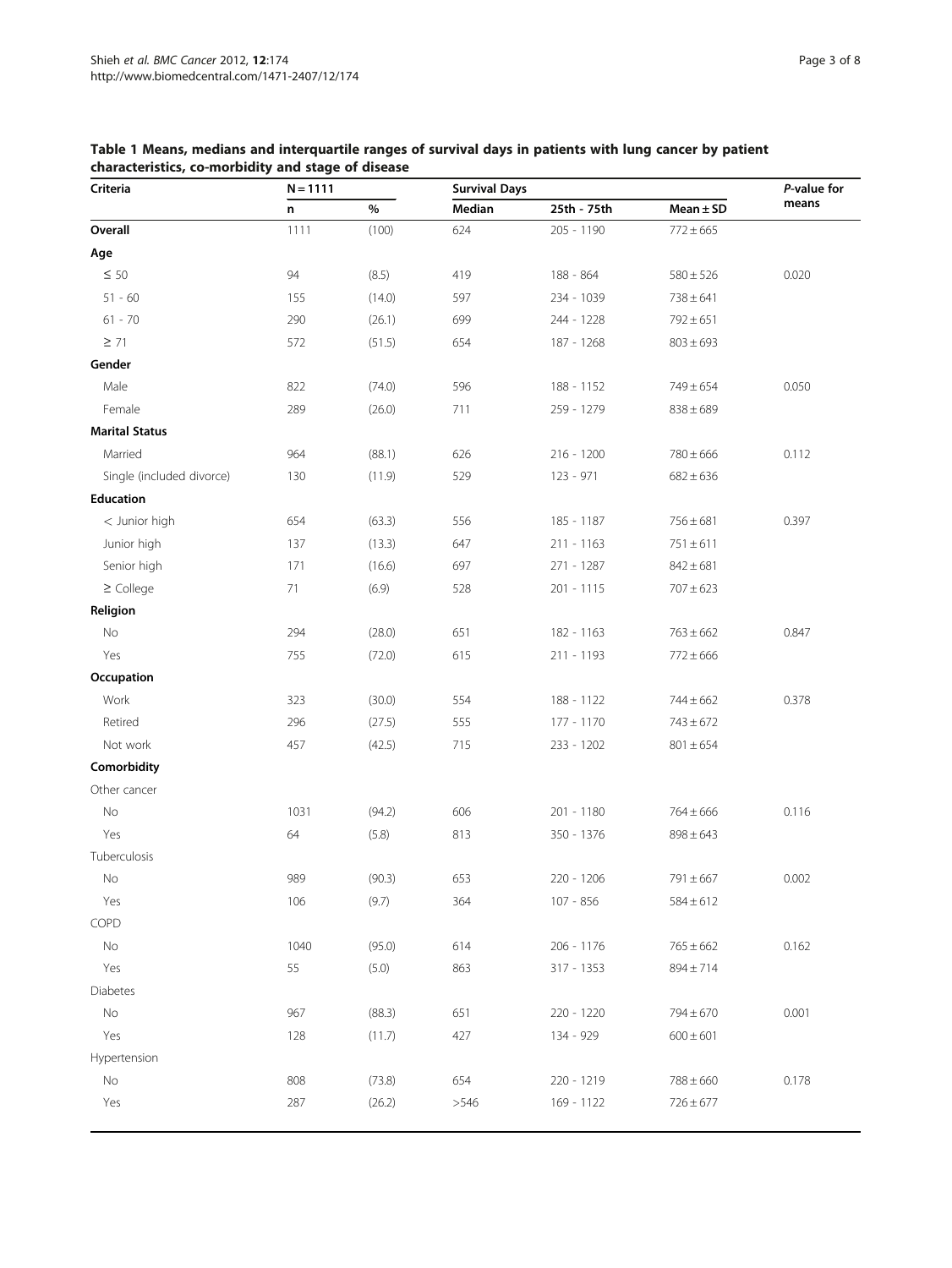| characteristics, co-morbigity and stage of disease (Continued) |     |        |      |            |                |         |  |  |
|----------------------------------------------------------------|-----|--------|------|------------|----------------|---------|--|--|
| Stage                                                          |     |        |      |            |                |         |  |  |
|                                                                | 216 | (19.4) | 1164 | 743 - 1681 | $1224 \pm 656$ | < 0.001 |  |  |
| $\mathsf{II}$                                                  | 106 | (9.5)  | 913  | 546 - 1498 | $1045 + 674$   |         |  |  |
| Ш                                                              | 406 | (36.5) | 555  | 220 - 1073 | $727 \pm 622$  |         |  |  |
| IV                                                             | 383 | (34.5) | 273  | $94 - 723$ | $489 + 536$    |         |  |  |

Table 1 Means, medians and interquartile ranges of survival days in patients with lung cancer by patient characteristic and stage of disease (Continued)

COPD: chronic obstructive pulmonary disease.

were performed using the SAS Statistics System (Version 9.1, SAS Institute Inc., Cary, NC).

#### Results

#### Comparison of survival duration

The patients included in the analysis were mostly male, elderly, and married. Most patients had a low educational attainment and a high proportion of religious affiliation (Table [1\)](#page-2-0). Overall, the mean survival duration was  $772 \pm 665$  days, with a median of 624 days and interquartile range of 205–1190 days. Survival medians were consistently lower than survival means for all investigated variables. Survival duration was longer in women than in men, and increased with age, with mean from  $580 \pm 526$  days for  $\leq 50$  years group to  $803 \pm 693$  days for  $\geq$  71 years group ( $p$  = 0.020). Survival duration was not significantly associated with education level, religion or job status. Table [1](#page-2-0) also shows that almost half the patients had at least one comorbid disease at baseline. The most prevalent comorbidity was HT (26.2%), followed by DM (11.7%), TB (9.7%), OC (5.8%) and COPD (5.0%). On average, patients with comorbid OC or COPD had a longer duration of survival, but this was not a statistically significant difference. Those with comorbid tuberculosis ( $p = 0.002$ ), diabetes ( $p = 0.001$ ) or hypertension ( $p = 0.178$ ) had a shorter duration of survival. Patient survival duration decreased with advancing cancer stage, from an average of 1224 days for those diagnosed with stage I to 489 days for those diagnosed with stage IV cancer.

#### Survival duration by comorbidity and cancer stage

Table 2 shows the mean survival duration for lung cancer patients by comorbidity and cancer stage. In general, the mean survival duration decreased with advancing cancer stage. Patients with a comorbidity tended to have a shorter survival duration, except for those with comorbid COPD or HT who were diagnosed with lung cancer at an early stage. On average, patients with comorbid TB or DM had a shorter survival duration than patients without the corresponding diseases among all stages. The Kaplan–Meier analysis showed that 7-year survival rates were 11% lower for patients with TB than for

patients without TB (10% vs. 21%) (Figure [1](#page-4-0)) and 7% less for patients with DM than for patients without DM (14% vs. 21%) (Figure [2](#page-4-0)).

#### Mortality hazard ratio

The results of the multivariate Cox proportional hazards analysis shows that men were at higher risk of death than women  $(HR = 1.44, 95\% \text{ CI} = 1.20 - 1.72, \text{ Table 3}).$  $(HR = 1.44, 95\% \text{ CI} = 1.20 - 1.72, \text{ Table 3}).$  $(HR = 1.44, 95\% \text{ CI} = 1.20 - 1.72, \text{ Table 3}).$ The HRs were not significantly different among age groups. Patients with comorbid TB had a HR of 1.30  $(95\% \text{ CI} = 1.03 - 1.65)$ . Those with comorbid DM also had a higher risk of death  $(HR = 1.44, 95\% \text{ CI} = 1.15-1.80)$ during the observation period. Patients with comorbid OC, COPD or HT did not have a higher risk of death

| Table 2 Baseline prevalence of comorbidity among lung |
|-------------------------------------------------------|
| cancer patients and mean survival days by comorbidity |
| and stage of lung cancer at diagnosis                 |

| Comorbidity Stage |           |      |           |           |           |          |           |          | P-      |
|-------------------|-----------|------|-----------|-----------|-----------|----------|-----------|----------|---------|
|                   | $N = 214$ |      | Ш         |           |           | Ш        |           |          | value   |
|                   |           |      | $N = 104$ |           | $N = 399$ |          | $N = 378$ |          |         |
|                   | $\%$      | Mean | $\%$      | Mean      | $\%$      | Mean     | %         | Mean     |         |
| Other cancer      |           |      |           |           |           |          |           |          |         |
| No                | 91.6      | 1235 | 96.2      | 1072      | 94.7 718  |          | 94.4 467  |          |         |
| Yes               | 8.4       | 1157 | 3.8       | 334       | 5.3       | 829      | 5.6       | 853      | 0.093   |
| Tuberculosis      |           |      |           |           |           |          |           |          |         |
| No                | 92.5      | 1247 |           | 89.4 1075 | 90.2 743  |          | 89.4 500  |          |         |
| Yes               | 7.5       | 1002 |           | 10.6 774  | 9.8       | 553      |           | 10.6 395 | 0.004   |
| COPD              |           |      |           |           |           |          |           |          |         |
| <b>No</b>         | 92.1      | 1213 | 94.2      | 1038      | 95.5 726  |          | 96.3 491  |          |         |
| Yes               | 7.9       | 1408 | 5.8       | 1123      | 4.5       | 685      | 3.7       | 435      | < 0.001 |
| Diabetes          |           |      |           |           |           |          |           |          |         |
| No                | 86.9      | 1280 |           | 90.4 1065 | 88.7 752  |          | 88.1 492  |          |         |
| Yes               | 13.1      | 889  | 9.6       | 836       |           | 11.3 503 |           | 11.9 466 | 0.008   |
| Hypertension      |           |      |           |           |           |          |           |          |         |
| No                | 70.1      | 1209 | 77.9      | 1111      | 75.4 757  |          | 73.0 498  |          |         |
| Yes               | 29.9      | 1275 | 22.1 806  |           |           | 24.6 622 | 27.0 465  |          | < 0.001 |

Mean: Average of survival days.

COPD: chronic obstructive pulmonary disease.

Missing data: 16 cases.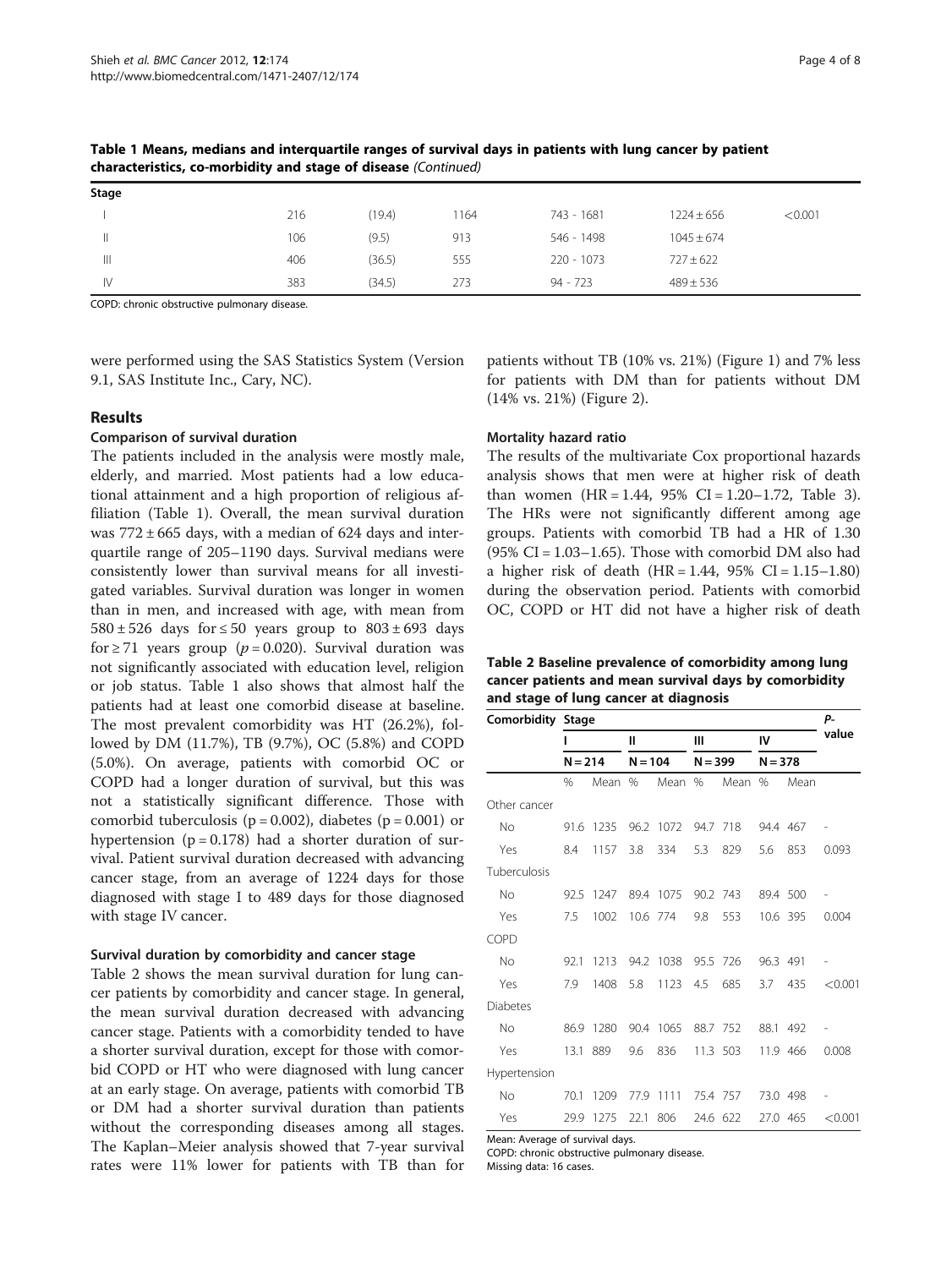<span id="page-4-0"></span>

than patients without the corresponding comorbidity. The adjusted analysis showed that the stage at diagnosis had a significant association with survival. Using Stage I as the reference, the risk of death was markedly higher among patients diagnosed at advanced cancer stages (Stage II: HR = 1.85, 95% CI = 1.30 - 2.61; Stage III: HR = 3.35, 95% CI = 2.57–4.35; Stage IV: HR = 5.63, 95% CI = 4.32–7.33).

# **Discussion**

This study examined how patient characteristics and selected comorbidities are associated with survival for patients with lung cancer. Patients with comorbid TB or DM had a reduced duration of survival, and a higher mortality hazard. Younger patients had a shorter survival duration than older patients, a phenomenon has not been previously reported.

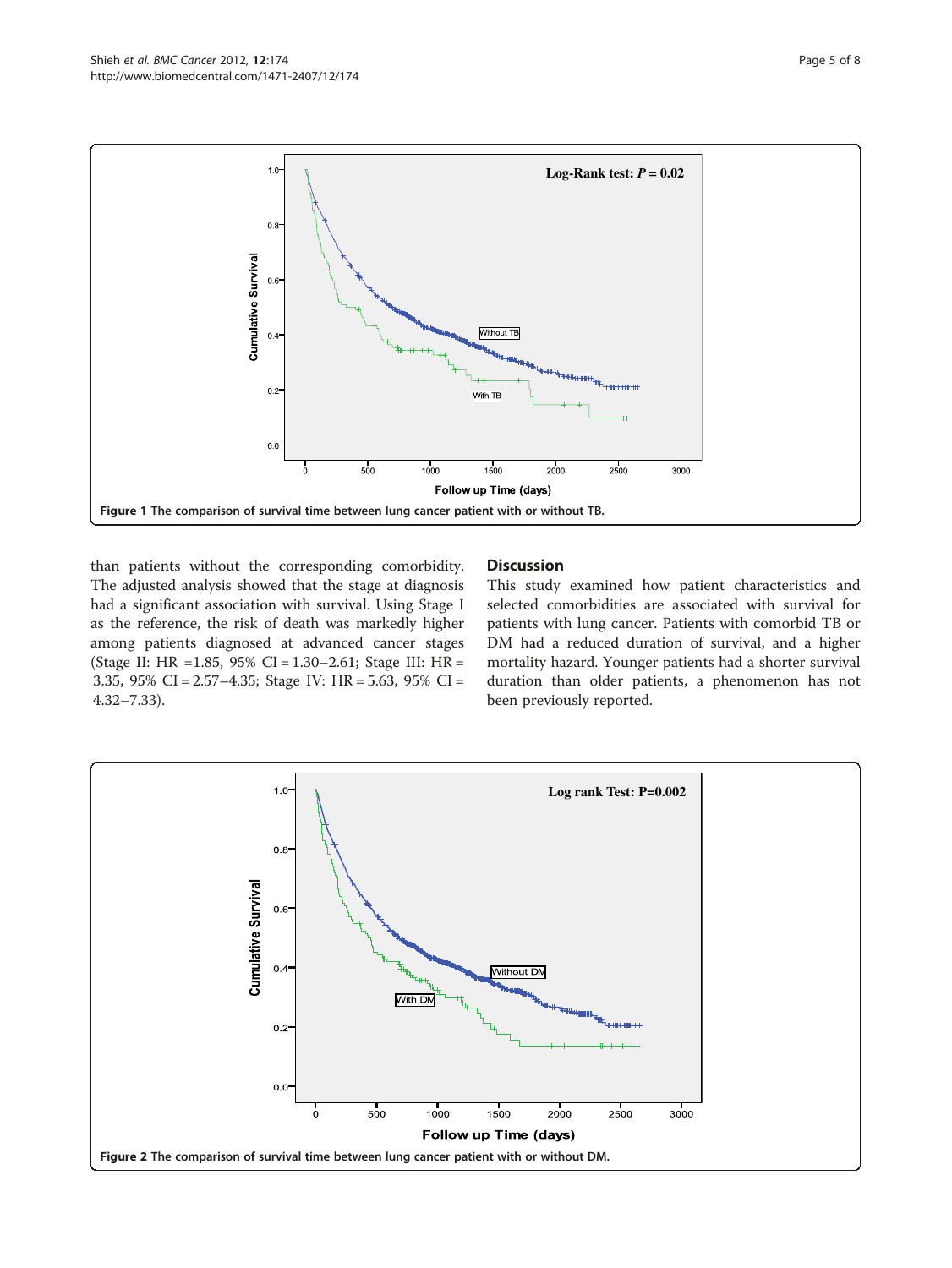| <b>Variables</b> | N    | Death | Person-days | <b>Mortality rate</b> |      | Rate ratio (95%CI) |         | HRs* (95% CI)   | p-value |
|------------------|------|-------|-------------|-----------------------|------|--------------------|---------|-----------------|---------|
| Overall          | 1111 | 738   | 857762      | 0.86                  |      |                    |         |                 |         |
| Gender           |      |       |             |                       |      |                    |         |                 |         |
| Male             | 822  | 565   | 615638      | 0.92                  | 1.28 | $(1.08 - 1.52)$    | 1.44    | $(1.20 - 1.72)$ | < 0.001 |
| Female           | 289  | 173   | 242124      | 0.71                  | 1.00 |                    | 1.00    |                 |         |
| Age, years       |      |       |             |                       |      |                    |         |                 |         |
| $\leq 50$        | 94   | 68    | 54514       | 1.25                  | 1.47 | $(1.14 - 1.90)$    | 1.29    | $(0.99 - 1.70)$ | 0.064   |
| $51 - 60$        | 155  | 98    | 114428      | 0.86                  | 1.01 | $(0.81 - 1.26)$    | 0.89    | $(0.71 - 1.12)$ | 0.328   |
| $61 - 70$        | 290  | 183   | 229726      | 0.80                  | 0.94 | $(0.79 - 1.12)$    | 1.00    | $(0.83 - 1.20)$ | 0.994   |
| $\geq$ 71        | 572  | 389   | 459094      | 0.85                  | 1.00 |                    | 1.00    |                 |         |
| Comorbidity      |      |       |             |                       |      |                    |         |                 |         |
| Other Cancer     |      |       |             |                       |      |                    |         |                 |         |
| No               | 1031 | 690   | 787641      | 0.88                  | 1.00 |                    | 1.00    |                 |         |
| Yes              | 64   | 38    | 57496       | 0.66                  | 0.75 | $(0.54 - 1.05)$    | 0.77    | $(0.55 - 1.07)$ | 0.124   |
| Tuberculosis     |      |       |             |                       |      |                    |         |                 |         |
| $\rm No$         | 989  | 649   | 783186      | 0.83                  | 1.00 |                    | 1.00    |                 |         |
| Yes              | 106  | 79    | 61951       | 1.28                  | 1.54 | $(1.22 - 1.94)$    | 1.30    | $(1.03 - 1.65)$ | 0.030   |
| COPD             |      |       |             |                       |      |                    |         |                 |         |
| $\rm No$         | 1040 | 696   | 795978      | 0.87                  | 1.00 |                    | 1.00    |                 |         |
| Yes              | 55   | 32    | 49159       | 0.65                  | 0.74 | $(0.52 - 1.06)$    | 0.97    | $(0.67 - 1.38)$ | 0.848   |
| Diabetes         |      |       |             |                       |      |                    |         |                 |         |
| No               | 967  | 633   | 768281      | 0.82                  | 1.00 |                    | 1.00    |                 |         |
| Yes              | 128  | 95    | 76856       | 1.24                  | 1.50 | $(1.21 - 1.86)$    | 1.44    | $(1.15 - 1.80)$ | 0.002   |
| Hypertension     |      |       |             |                       |      |                    |         |                 |         |
| No               | 808  | 534   | 636661      | 0.84                  | 1.00 |                    | 1.00    |                 |         |
| Yes              | 287  | 194   | 208476      | 0.93                  | 1.11 | $(0.94 - 1.31)$    | 1.07    | $(0.90 - 1.27)$ | 0.453   |
| <b>Stage</b>     |      |       |             |                       |      |                    |         |                 |         |
|                  | 216  | 73    | 264485      | 0.28                  | 1.00 |                    | 1.00    |                 |         |
| $\mathbb{H}$     | 106  | 60    | 110785      | 0.54                  | 1.96 | $(1.39 - 2.76)$    | 1.85    | $(1.30 - 2.61)$ | 0.001   |
| $\  \ $          | 406  | 289   | 295328      | 0.98                  | 3.55 | $(2.74 - 4.58)$    | 3.35    | $(2.57 - 4.35)$ | < 0.001 |
| $\mathsf{IV}$    | 383  | 316   | 187164      | 1.69                  | 6.12 | $(4.74 - 7.89)$    | 5.63    | $(4.32 - 7.33)$ | < 0.001 |
| $p$ for trend    |      |       |             |                       |      |                    | < 0.001 |                 |         |

<span id="page-5-0"></span>

| Table 3 Mortality rate and multivariable Cox proportional hazards regression model measured hazard ratio (HR) and |  |
|-------------------------------------------------------------------------------------------------------------------|--|
| 95% confidence interval (CI) of mortality by demographic status, co-morbidity and stage of lung cancer            |  |

COPD: chronic obstructive pulmonary disease.

\* Adjusted Hazard Ratios, obtained with statistical adjustment for all the variables listed in this table.

Previous studies have shown that patient demographic characteristics such as age, sex, marital status, and education are important factors associated with cancer survival [\[13,17,23](#page-7-0)-[26\]](#page-7-0). We found sex to be significantly associated with survival in the multivariate analysis (Table 3). Men had a shorter survival duration than women and an approximately 44% increased mortality hazard. This result is consistent with other studies [[16,27,28\]](#page-7-0). It is generally recognized that lung cancer survival among women is far better than that among men [[27,28\]](#page-7-0). Lung cancer is biologically different in men and women. The biological characteristics and

prognostic profiles of the tumor may also differ between them [[26-28\]](#page-7-0). Approximately only 4.0–9.0% of women are smokers in Taiwan. Female patients are more likely to have never smoked than male patients [[29,30\]](#page-7-0). Taiwanese women are also more likely than men to present with adenocarcinoma rather than squamous carcinoma of the lung [[31](#page-7-0)].

Education, religion, marital status, and occupation were not found to be significantly related to survival in the adjusted analysis. Several previous studies have found a significant association between age and survival [[13](#page-7-0),[23,24,26\]](#page-7-0). We found that younger patients had a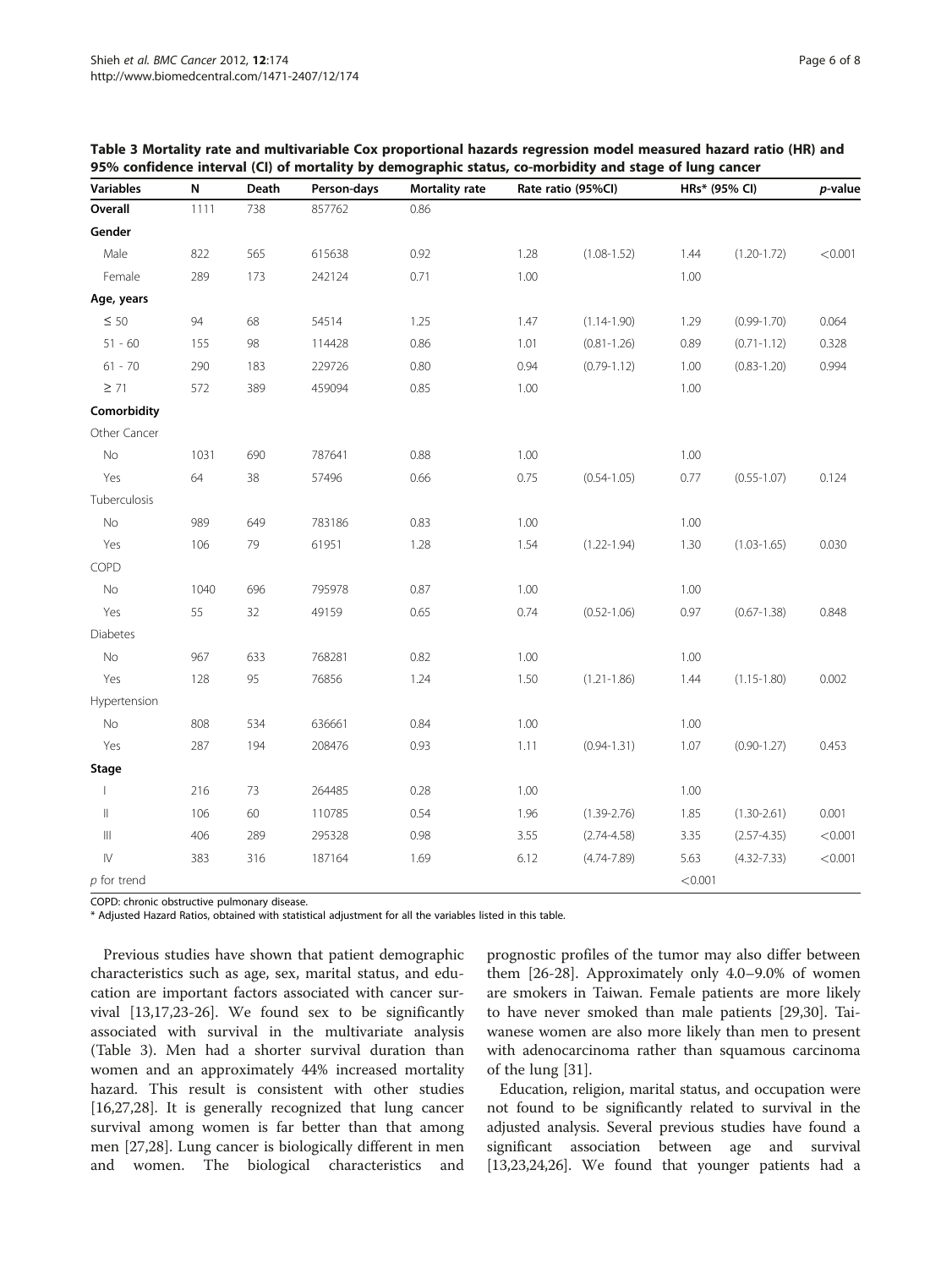shorter survival in both the crude and adjusted analyses. A further analysis using a contingency table of age by stage showed that a greater proportion of younger patients  $(≤ 50 years)$  than older patients had their lung cancer diagnosed at a late stage (47.9% vs. 30.1% in stage IV) (data not shown). This late detection is likely to explain why the younger patients had a much shorter survival duration than the oldest group of patients  $(580 \pm 526 \text{ vs.})$  $803 \pm 693$  days on average). Young patients are apparently unaware of the importance of early detection. They are also more likely to be heavy smokers [[16,32](#page-7-0)].

The lung cancer survival duration was also found to be determined by the stage of disease, tumor biology and comorbidity. Comorbidity is not only an independent prognostic factor for surgical resection, but also important in host-resistance and host–tumor interaction, and has a significant role in survival [[2,11-13,19\]](#page-7-0).

Only a few studies have investigated the association between comorbidity and lung cancer survival. Tammemagi et al. and Battafarano et al. found support for the hypothesis that comorbidity is inversely related to survival duration [\[11,14\]](#page-7-0). Several studies found that TB, DM, OC, COPD and peripheral vascular disease may independently predict reduced survival duration [\[9,14](#page-7-0)]. Our study also found that lung cancer patients with comorbid TB or DM have a shorter survival duration across all stages of lung cancer. However, some other studies have contradictory findings. Janssen-Heijnen et al. reported that comorbidity was not a significant factor determining cancer survival [\[13\]](#page-7-0). Poorer survival among patients with TB or DM, even with stage at initial diagnosis held constant, may stem from less efficient immunization, anti-tumor defense systems, and multiple organ dysfunctions with these conditions. Poorer lung function, physical performance status, and nutrition, as well as lower immunization among lung cancer patients with TB may influence the available treatment choices [[19,20\]](#page-7-0). Furthermore, the chronic cough caused by TB may cause patients to be ignorant their lung cancer and delay them from seeking medical treatment, thus influencing their survival.

The current clinical evaluation of treatment effectiveness and the care of lung cancer patients put more emphasis on cancer stage and tumor biology, while ignoring other patient characteristics. Comorbidities may influence the choice of treatment and treatment side effects, which are associated with patient survival. Therefore, physicians should carefully evaluate each patient's comorbidities. In the present study, 9.7% of the lung cancer patients had TB. TB patients are at higher risk of developing lung cancer. Yu et al. found that patients with pulmonary TB are at 11-fold higher risk of developing lung cancers than those without TB [\[33](#page-7-0)]. Therefore, it is necessary to examine the respiratory tract symptoms of patients with TB to screen for lung cancer and improve their survival. DM is one of the world's major chronic diseases and leading causes of death. DM patients have poor nutrition absorption, and are at risk of higher glucose and immunization, which may also lead to limited treatment choices and reduced survival [\[2](#page-7-0),[7](#page-7-0)-[10\]](#page-7-0).

#### Conclusions

In conclusion, this study suggests that lung cancer patients with comorbidity, particularly DM or TB deserve more attention while undergoing cancer treatment. In addition, having a valid disease-specific instrument to measure and classify the overall severity of comorbidity is very important for improving the outcome of lung cancer care, especially for long-term survival. This study also observed shorter survival durations among young patients. More attention should be devoted to these patients, who may have had the disease diagnosed at a late stage.

Our findings reflect the importance of public health in reducing the prevalence of comorbidities and late diagnosis among lung cancer patients. However, the biological and/or appropriate therapeutic implications of comorbidities for lung cancer have not been addressed in this study. They remain important issues for future study. Further investigations focusing on caring for lung cancer patients with comorbid diseases such as TB or DM are needed to provide direction for clinicians treating patients with comorbid conditions.

#### Acknowledgements

The authors would like to thank Dr. Jiun-Yi Hsia for his assistance in the provision of professional input throughout the course of this study. This study was supported in part by Department of Health Cancer Research Cancer of Excellence, Taiwan (DOH100-TD-C111-005), Clinical Trial and Research Center of Excellence (DOH100-TD-B111-004), and China Medical University Hospital (1MS1).

#### Author details

<sup>1</sup>Department of Health Services Administration, China Medical University Taichung 40402, Taiwan. <sup>2</sup>Department of Nursing, China Medical University Hospital, Taichung 40402, Taiwan. <sup>3</sup>Department of Health Services Policy and Management, Arnold School of Public Health, University of South Carolina, Columbia, SC, USA. <sup>4</sup>Department of Public Health, China Medical University, Taichung 40402, Taiwan. <sup>5</sup>Department of Medical Research, China Medical University Hospital, Taichung40402, Taiwan. <sup>6</sup>Department of Health Systems Management, Chung-Shan Medical University and Hospital, Taichung 40201, Taiwan. <sup>7</sup> Department of Respiratory Therapy, China Medical University Taichung 40402, Taiwan. <sup>8</sup> Cancer center, China Medical University Hospital, 2 Yu Der Road, Taichung 40402, Taiwan.

#### Conflicting interests

There are no potential conflicts of interest for any of the authors. All authors have no reportable conflicts.

#### Authors' contributions

C and S designed the study. C was involved in the provision of study materials and patients. S, P, T and L performed the data analysis and interpretation. C and S wrote the manuscript together with P and S. All authors read and approved the final manuscript.